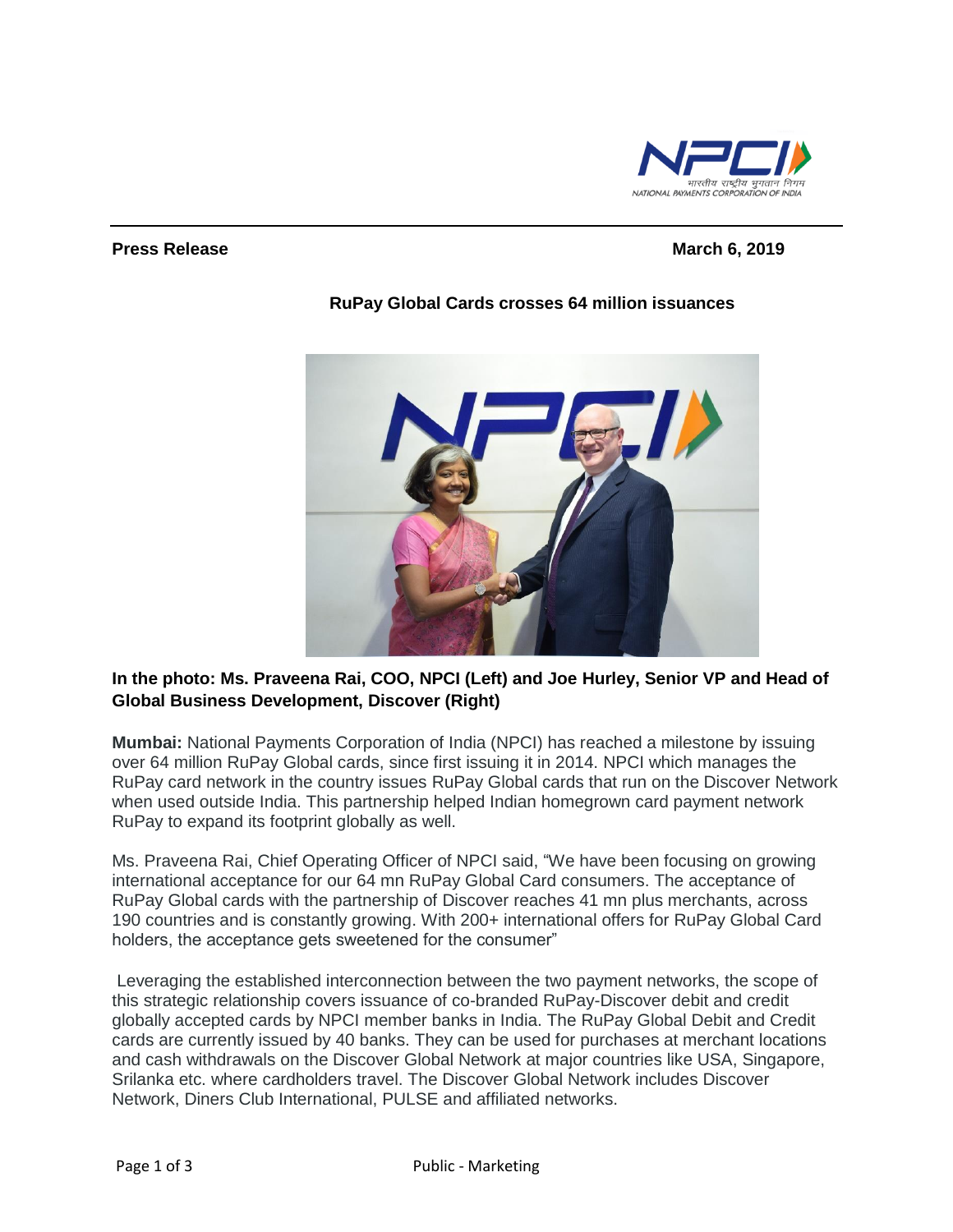"Our relationship allows RuPay Global cardholders to use their cards at millions of locations while traveling abroad via the Discover Global Network," said Joe Hurley, Senior Vice President and Head of Global Business Development at Discover. "As the cardholder numbers grow, Discover is providing more people the ability to use their card of choice while out of the country."

Currently the RuPay Global Cards are issued in five variants namely, RuPay Classic Debit Card, RuPay Classic Credit Card, [RuPay Platinum Debit Card,](http://topic/RuPay-Platinum-Debit-Card) RuPay Platinum Credit Card and RuPay Select Credit Card.

Features of RuPay Select Credit Card

- Targeted at the affluent segment, the card serves as a catalyst in living dreams unhindered and offers a lifestyle that is nothing less than lavish.
- Rewards a customer with unsurpassed entitlements including complimentary domestic and international lounge access to 700 plus lounges worldwide and 30 plus lounges in India.
- Offers exclusive 24X7 concierge services related to travel, dining and entertainment.
- Provides personal accident insurance cover worth Rs. 10 lakhs.
- 5 percent cashback at ATM and 10 percent cashback at POS on using card abroad.

Features of RuPay Platinum Debit Card

- Targeted towards the youth of India who aspires for more.
- Amazing round the year cashback offers at restaurants, fuel stations and for utility bill payments.
- Presents a plethora of attractive offers and discounts that are valid on a wide network of online and offline merchants.
- Provides personal accident insurance cover worth Rs. 2 lakhs.
- Rewards a customer with unsurpassed entitlements including complimentary domestic and international lounge access to 700 plus lounges worldwide and 30 plus lounges in India.
- 5 percent cashback at ATM and 10 percent cashback at POS on using card abroad.

# **About NPCI**

National Payments Corporation of India (NPCI) was set up in 2009 as the central infrastructure for various retail payment systems in India and was envisaged by the Reserve Bank of India (RBI) as the payment utility in the country. From a single service of switching of interbank ATM transactions through National Financial Service, the range of services has grown to Cheque Truncation System, National Automated Clearing House (NACH), Aadhaar Enabled Payment System (AePS), USSD based \*99#, RuPay card, Immediate Payment Service (IMPS), Unified Payments Interface (UPI), Bharat Interface for Money (BHIM), BHIM Aadhaar, National Electronic Toll Collection (NETC) and Bharat Bill Pay.

Media contact: [corporate.communications@npci.org.in](mailto:corporate.communications@npci.org.in)

Adfactors –

Mihir Dani – [mihir.dani@adfactorspr.com](mailto:mihir.dani@adfactorspr.com) – 7738012080